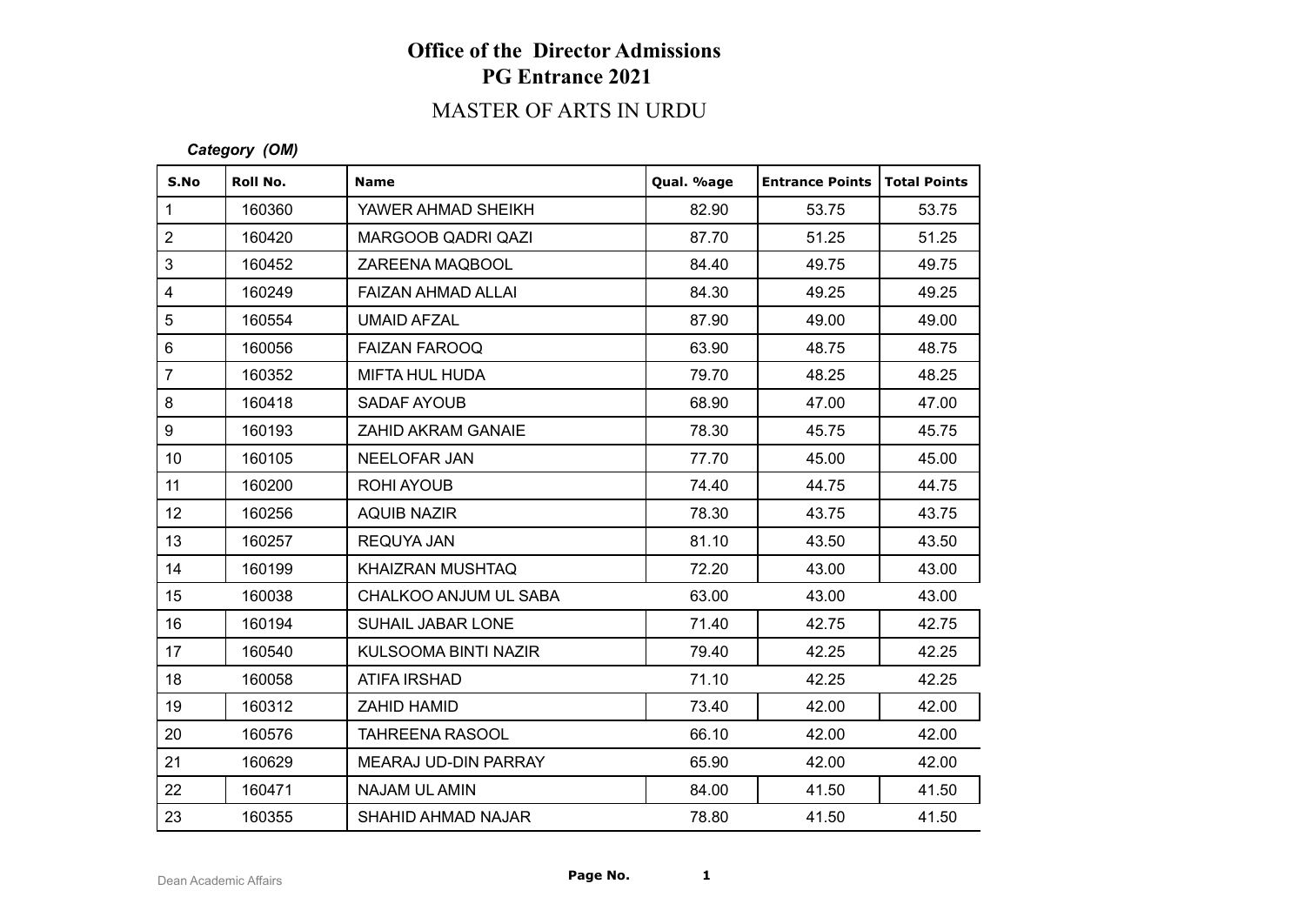### MASTER OF ARTS IN URDU

#### *Category (OM)*

| S.No | Roll No. | <b>Name</b>               | Qual. %age | <b>Entrance Points   Total Points</b> |       |
|------|----------|---------------------------|------------|---------------------------------------|-------|
| 24   | 160005   | ZAHID UL ISLAM            | 77.60      | 41.25                                 | 41.25 |
| 25   | 160370   | <b>SUMEENA JAN</b>        | 73.10      | 41.25                                 | 41.25 |
| 26   | 160223   | SHAHID AHMAD GANIE        | 72.70      | 41.25                                 | 41.25 |
| 27   | 160233   | RAHIL MUZAFAR             | 70.80      | 41.25                                 | 41.25 |
| 28   | 160115   | <b>SAIMA AKHTER</b>       | 77.00      | 41.00                                 | 41.00 |
| 29   | 160027   | <b>FAYZAN MAJEED</b>      | 89.20      | 40.75                                 | 40.75 |
| 30   | 160188   | ABU LASHEEM DAR           | 77.10      | 40.25                                 | 40.25 |
| 31   | 160595   | <b>BISMA TARIQ</b>        | 63.00      | 40.25                                 | 40.25 |
| 32   | 160324   | <b>UMAR BASHIR SHEIKH</b> | 73.00      | 40.00                                 | 40.00 |
| 33   | 160192   | ABID AMIN RATHER          | 76.50      | 39.50                                 | 39.50 |
| 34   | 160227   | <b>LAILA TABASUM</b>      | 75.90      | 39.25                                 | 39.25 |
| 35   | 160218   | MUZAFFAR AHMAD            | 72.90      | 39.25                                 | 39.25 |
| 36   | 160296   | SABIYA MUSHTAQ            | 72.54      | 39.00                                 | 39.00 |
| 37   | 160592   | <b>ASIF ALI</b>           | 79.70      | 38.75                                 | 38.75 |
| 38   | 160514   | REHANA FAROOQ             | 74.60      | 38.75                                 | 38.75 |
| 39   | 160234   | <b>TAHIR SAREER</b>       | 73.30      | 38.75                                 | 38.75 |
| 40   | 160694   | <b>SUBRATH ASSAD</b>      | 71.70      | 38.75                                 | 38.75 |
| 41   | 160112   | WALI UL REHMAN            | 66.60      | 38.75                                 | 38.75 |
| 42   | 160591   | <b>ZULFIQAR ALI SOFI</b>  | 60.00      | 38.50                                 | 38.50 |
| 43   | 160177   | YAWAR MUSHTAQ             | 68.06      | 38.25                                 | 38.25 |
| 44   | 160584   | MOHAMMAD AMIN PARRAY      | 72.20      | 37.75                                 | 37.75 |
| 45   | 160002   | <b>ATHAR SHABEER</b>      | 71.40      | 37.50                                 | 37.50 |
| 46   | 160209   | MUNEEZA FAROOQ            | 77.40      | 37.25                                 | 37.25 |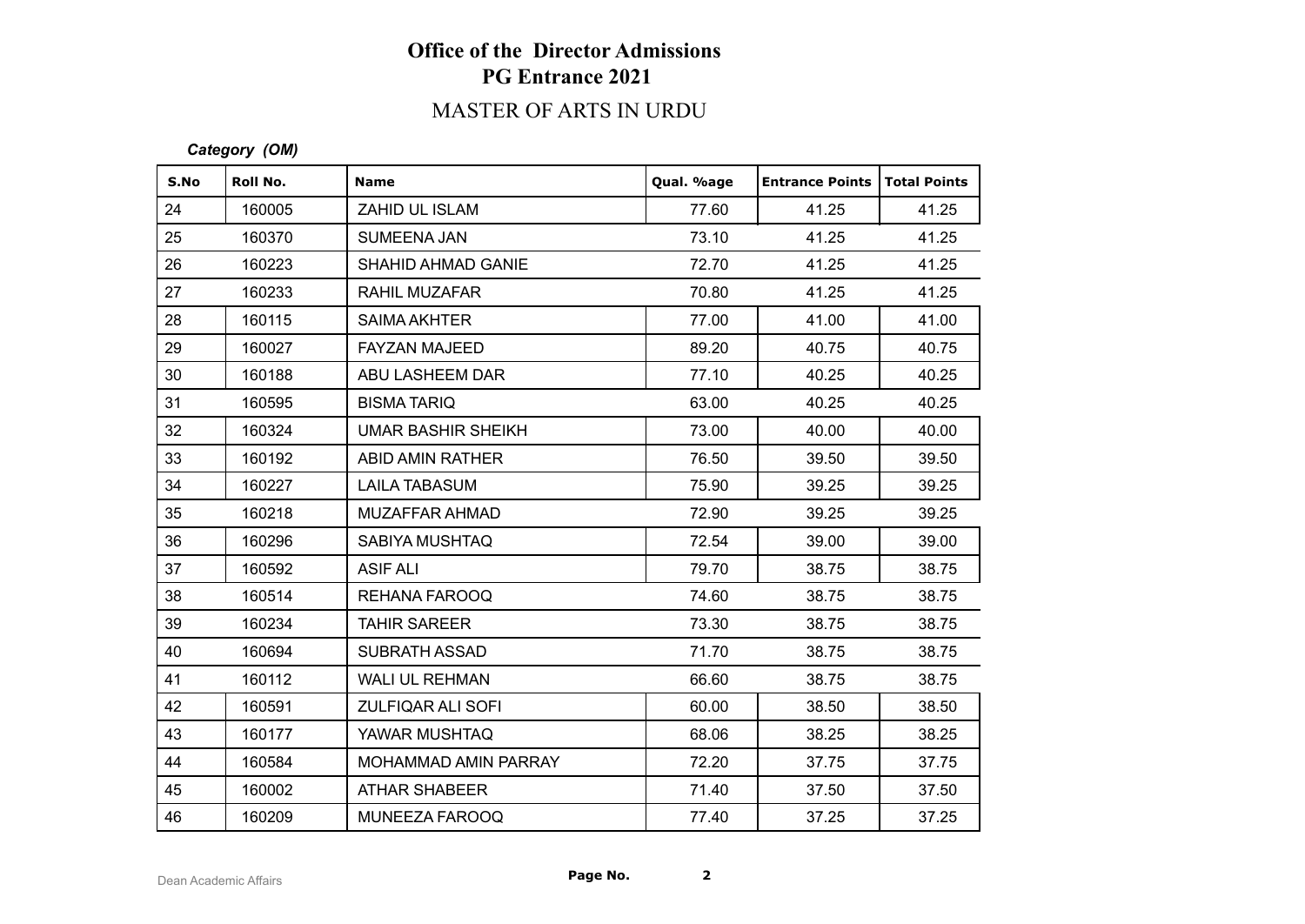### MASTER OF ARTS IN URDU

#### *Category (OM)*

| S.No | Roll No. | <b>Name</b>            | Qual. %age | Entrance Points   Total Points |       |
|------|----------|------------------------|------------|--------------------------------|-------|
| 47   | 160099   | RAZIA BASHIR           | 70.80      | 37.25                          | 37.25 |
| -48  | 160104   | INSHA AYOOB            | 70.70      | 37.25                          | 37.25 |
| -49  | 160578   | <b>MASARAT MUSHTAQ</b> | 70.20      | 37.25                          | 37.25 |
| -50  | 160577   | KHURSHEED AHMAD RESHI  | 73.20      | 37.00                          | 37.00 |

#### *Category (ST)*

| S.No | Roll No. | <b>Name</b>               | Qual. %age | <b>Entrance Points   Total Points</b> |       |
|------|----------|---------------------------|------------|---------------------------------------|-------|
| -51  | 160394   | <b>BILAL AHMAD GOJJER</b> | 67.40      | 33.75                                 | 33.75 |
| 52   | 160270   | RAFIQ AHMAD BIMBLA        | 69.40      | 31.50                                 | 31.50 |

#### *Category (RBA)*

| S.No | Roll No. | <b>Name</b>             | Qual. %age | l Entrance Points | <b>Total Points</b> |
|------|----------|-------------------------|------------|-------------------|---------------------|
| 53   | 160619   | NAYEEMA MOHI UD DIN     | 74.70      | 36.25             | 36.25               |
| 54   | 160546   | MOHAMMAD MUDASIR MARGOO | 77.00      | 36.00             | 36.00               |
| 55   | 160134   | NAZIMA REHMAN           | 69.30      | 35.25             | 35.25               |
| 56   | 160213   | NADEEMA REHMAN          | 67.40      | 35.25             | 35.25               |
| 57   | 160364   | ZEENAT JAVAID           | 82.00      | 34.25             | 34.25               |
| 58   | 160463   | ROHIE MANZOOR           | 75.60      | 34.25             | 34.25               |
| 59   | 160358   | SAJAD AHMAD DAR         | 73.10      | 33.75             | 33.75               |

#### *Category (ALC)*

| S.No | Roll No. | <b>Name</b>               | Qual. %age | <b>Entrance Points   Total Points</b> |      |
|------|----------|---------------------------|------------|---------------------------------------|------|
| 60   | 160673   | <b>_EEM AHMED</b><br>KAL. | 60.00      | 7 75<br>ں ، ،                         | 7.75 |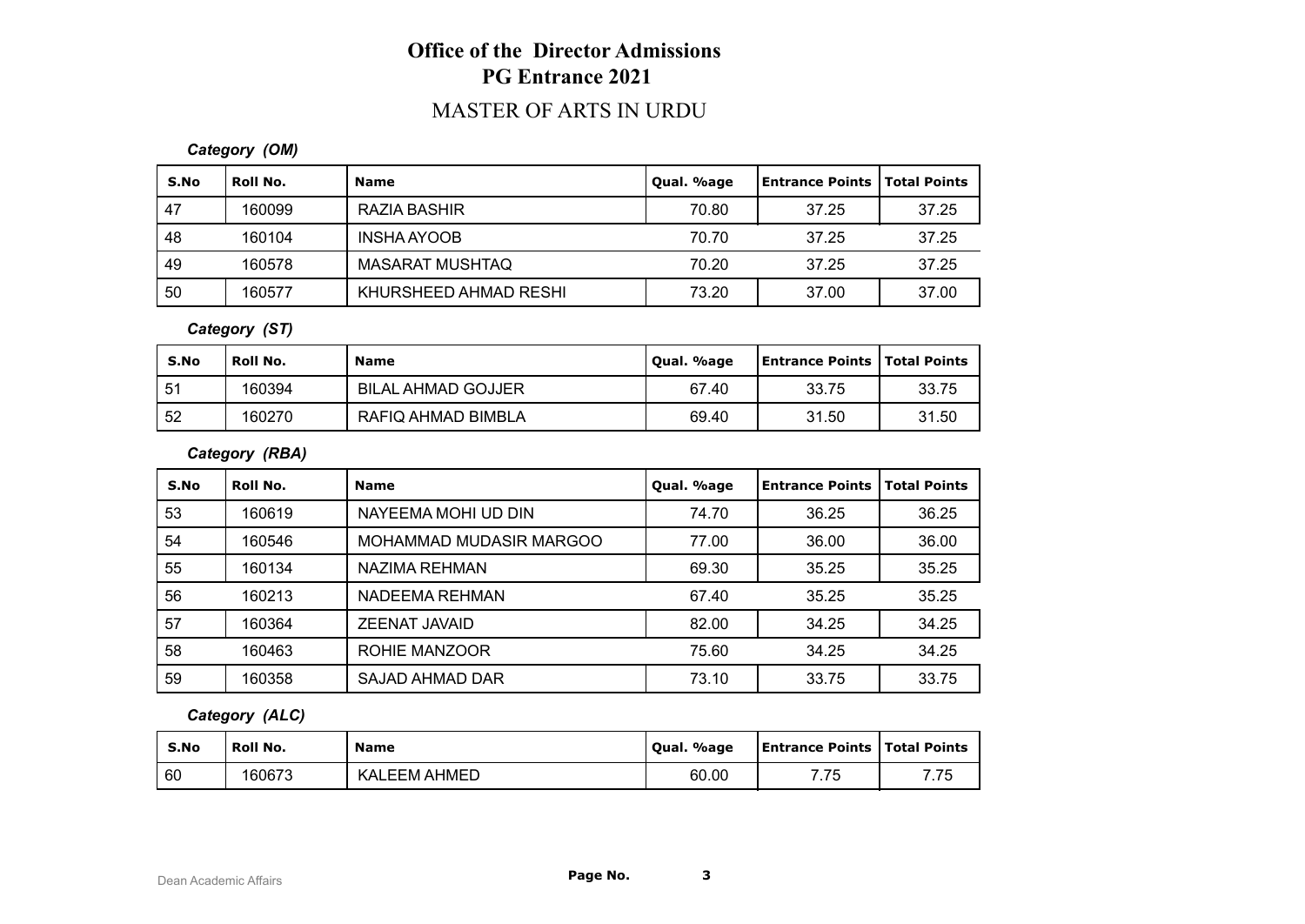### MASTER OF ARTS IN URDU

#### *Category (WUP)*

| S.No | Roll No. | <b>Name</b>        | Qual. %age | <b>Entrance Points   Total Points</b> |       |
|------|----------|--------------------|------------|---------------------------------------|-------|
| l 61 | 160170   | ASIF HUSSAIN MOCHI | 72.50      | 36.00                                 | 36.00 |
| 62   | 160211   | RABIA RASHID       | 71.00      | 36.00                                 | 36.00 |

*Category (CDP)*

| S.No | Roll No. | <b>Name</b>       | Qual. %age | <b>Entrance Points   Total Points</b> |       |
|------|----------|-------------------|------------|---------------------------------------|-------|
| 63   | 160332   | <b>IQRA FAYAZ</b> | 84.70      | 27.00                                 | 27.00 |

*Category (NCC)*

| S.No | <b>Roll No.</b> | <b>Name</b>   | Qual. %age              | <b>Entrance Points   Total Points</b> |       |
|------|-----------------|---------------|-------------------------|---------------------------------------|-------|
| 64   | 160537          | NUZHAT YAQOOB | 61. .<br>$\overline{A}$ | 22.00                                 | 22.00 |

*Category (PHC)*

| S.No | Roll No. | <b>Name</b>                     | . %age<br>' Oual. | <b>Entrance Points   Total Points</b> |       |
|------|----------|---------------------------------|-------------------|---------------------------------------|-------|
| 65   | 160353   | TAJAMUL HUSSAIN<br><b>MALIK</b> | 66.60             | 33.75                                 | 33.75 |

*Category (OSJ)*

| S.No | Roll No. | Name                 | . %age<br>Oual.      | <b>Entrance Points   Total Points</b> |       |
|------|----------|----------------------|----------------------|---------------------------------------|-------|
| 66   | 160692   | <b>MUKHTAR AHMED</b> | <b>5733</b><br>JI.JJ | 15.50                                 | 15.50 |

*Category (SN)*

| S.No | Roll No. | <b>Name</b>           | Qual. %age  | Entrance Points   Total Points |      |
|------|----------|-----------------------|-------------|--------------------------------|------|
| 67   | 160690   | <b>BARHAQ FIRDOUS</b> | 61<br>ô1.26 | 5.25                           | 5.25 |

*Category (CGB)*

| S.No | Roll No. | <b>Name</b>         | Qual. %age | <b>Entrance Points   Total Points</b> |       |
|------|----------|---------------------|------------|---------------------------------------|-------|
| 68   | 160281   | ALTAF AHMAD KATARIA | 74.60      | 30.75                                 | 30.75 |